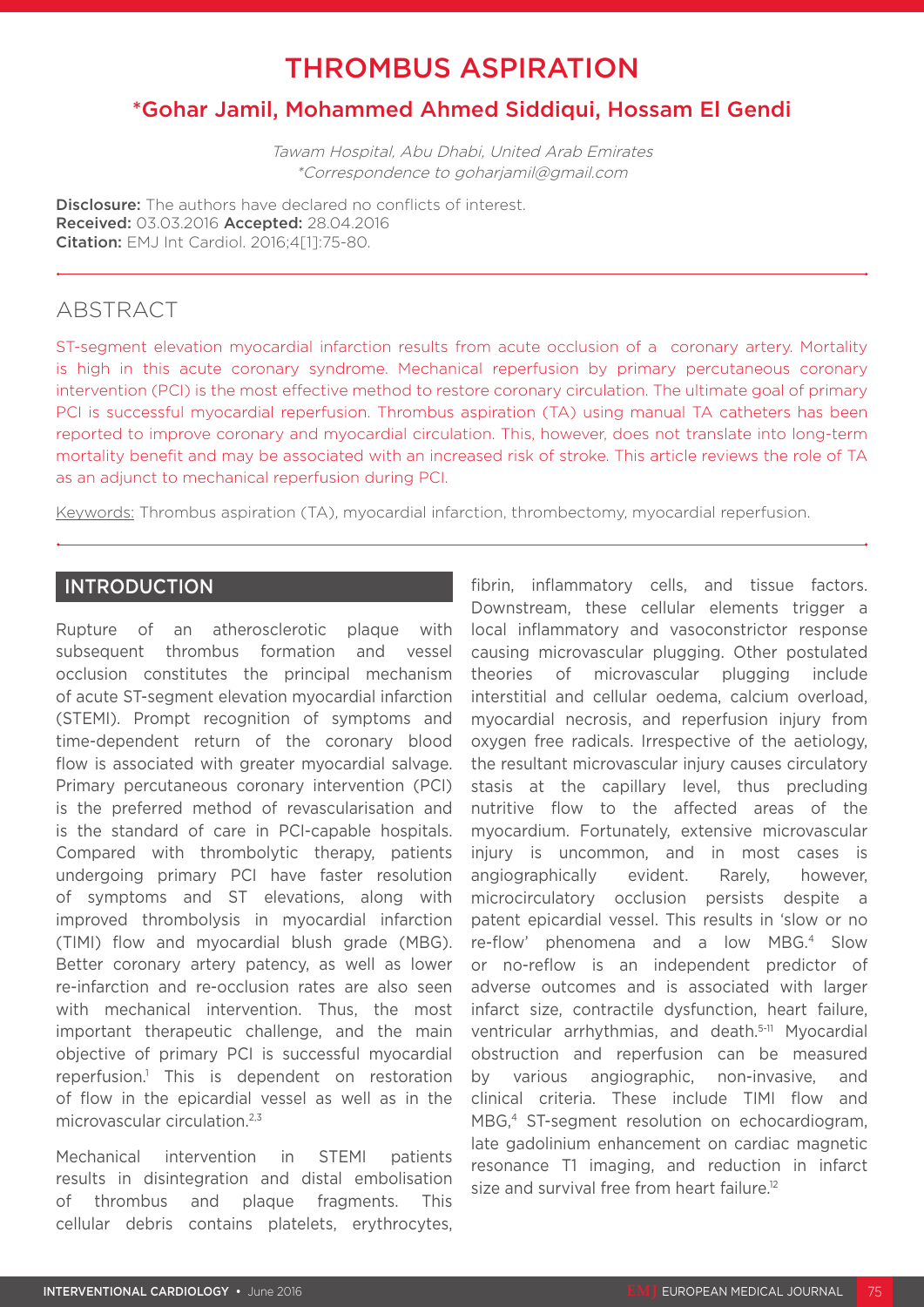#### ANTI-EMBOLIC PROTECTION DEVICES

Myocardial salvage is dependent on reducing micro-embolisation. The presence of intracoronary thrombus at the culprit lesion site increases the risk of downstream embolisation. A large thrombus load at the time of PCI is associated with increased incidence of microvascular stasis and major adverse cardiac events (MACE).<sup>13</sup> In tackling this challenge, pharmacological agents such as systemic infusion of glycoprotein IIb/IIIa inhibitors, intracoronary infusion of vasodilators, and antithrombotic/thrombolytic agents have been ineffective in most cases. Mechanical devices including mechanical thrombectomy and distal protection devices seem attractive but have failed to show any superiority compared to conventional PCI in meta-analysis and randomised controlled trials.<sup>14</sup>

Manual aspiration catheters were developed with the intent to aspirate the clot and reduce the intracoronary thrombus burden. These devices have a simple design, are easy to use, and are an inexpensive adjunct to PCI. The catheters are soft tipped for ease of use, and front and side holes are made for maximal aspiration. They require a 6 Fr guiding catheter. A head-to-head comparison of catheters with different internal lumens did not show any difference in angiographic or electrocardiographic outcomes.<sup>15</sup> Thrombus aspiration (TA) can be performed readily and as expected, the retrieved material shows clot and plaque debris.16 During PCI, extracting a part of the thrombus out of the vessel, visualising the clot, and establishing TIMI 3 flow is appealing to the interventional cardiologist. Due to the above mentioned advantages there has been a rapidly growing interest in TA, and its use has gained acceptance in everyday clinical practice.

#### TRIALS AND META-ANALYSIS

Initial studies showed that the use of TA improved the coronary blood flow and helped resolve the ST elevation.<sup>17-19</sup> The EXPIRA trial<sup>20</sup> further reinforced these findings and validated a reduction in 24-month MACE. Favourable results with regards to MACE and mortality benefit compared to conventional PCI alone were also reported.14,21,22 A meta-analysis revealed that manual aspiration thrombectomy resulted in lower all-cause mortality and fewer MACE in patients who received aspiration thrombectomy compared to conventional PCI.

This meta-analysis, however, was limited by the inclusion of data from non-peer-reviewed trials.<sup>23</sup> Another meta-analysis of randomised controlled trials looking at adjunctive manual TA during STEMI concluded that the use of manual TA devices could improve post-procedure myocardial reperfusion, but had no effect on long-term clinical outcomes.24

In certain selected STEMI patients, TA alone without balloon angioplasty and stenting was found to be safe and effective. These were, however, small and non-randomised studies. Additionally, STEMI in these patients was not due to plaque rupture but likely due to embolism, plaque erosion, hypercoagulable states, and endothelial dysfunction.25,26 A recent analysis from the Swedish Coronary Angiography and Angioplasty Registry (SCAAR) suggests that TA may be beneficial in reducing the risk of stent thrombosis. This benefit may come without an increased risk of stroke. At 30 days, there was a 2.9% reduction (p<0.001) in the relative risk of stent thrombosis; however, the absolute difference was small. The rates of thrombosis were 0.4% in the aspiration group versus 0.6% in the PCI-only group, while the stroke rates and mortality were similar in both groups.27 Although these findings are encouraging, they need to be interpreted with caution.

The TAPAS trial, a landmark study of 1,071 patients, was performed to assess whether manual aspiration was superior to conventional treatment during primary PCI. Angiographic and electrocardiographic signs of myocardial reperfusion, as well as clinical outcomes were assessed. An MBG of 0 or 1, defined as absent or minimal myocardial reperfusion, occurred in 17.1% of patients in the TA group versus 26.3% in the conventional PCI group. The authors concluded that manual thrombectomy results in better reperfusion and clinical outcomes than conventional PCI. This was irrespective of the baseline clinical and angiographic characteristics of the enrolled patients.18 One-year follow-up of the TAPAS trial showed that TA was beneficial with respect to mortality even with a longer follow-up period.28 The TAPAS trial was a major breakthrough and changed the practice paradigm; aspiration thrombectomy was adopted as a routine adjunct to primary PCI. Thus between 2011 and 2013 various STEMI guidelines endorsed manual TA as reasonable for patients undergoing primary PCI, placing it in Class IIa with level of evidence B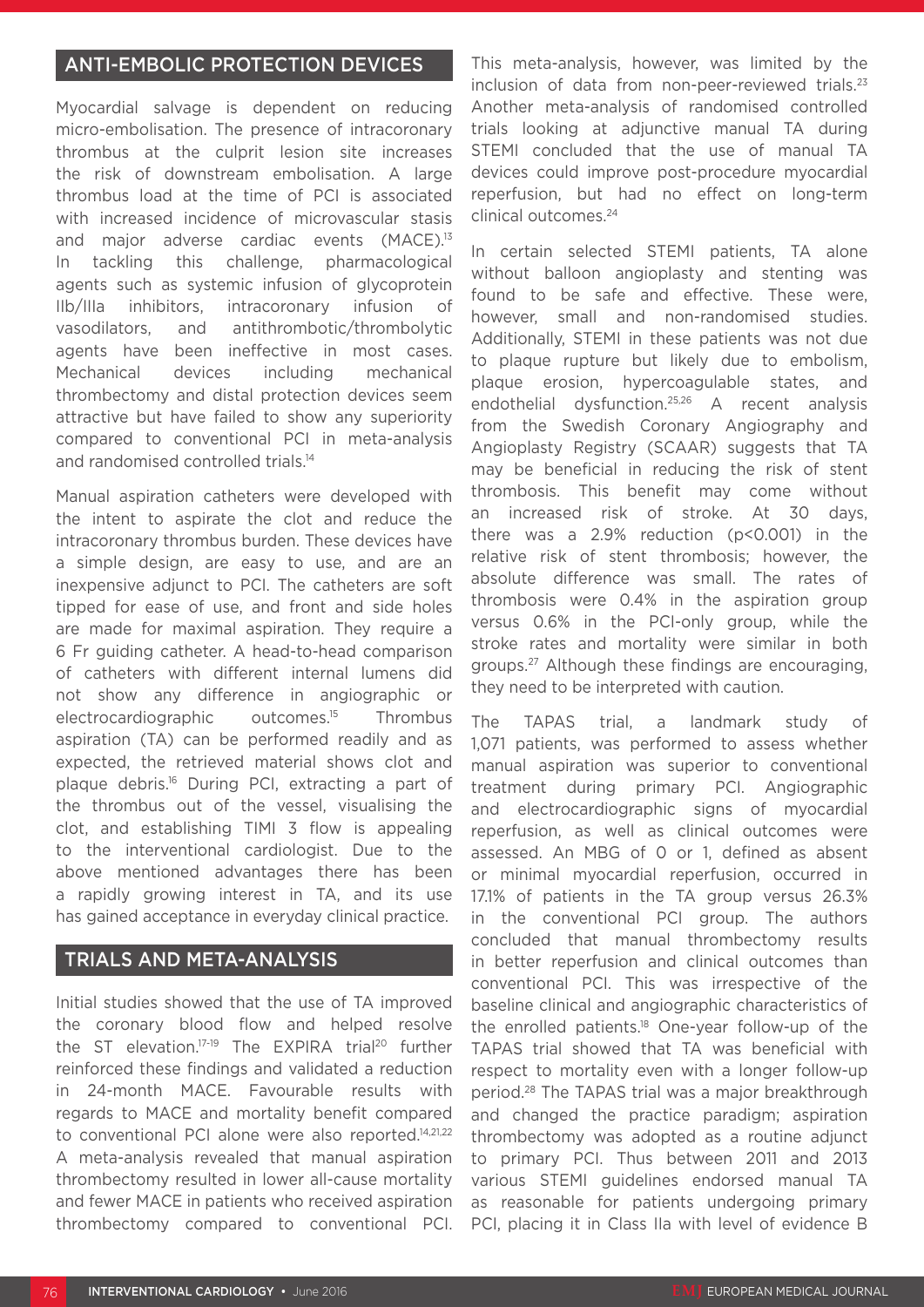indication in STEMI patients; this included the guidelines from the following organisations: In 2011, the American College of Cardiology Foundation/American Heart Association/Society for Cardiovascular Angiography Interventions (ACCF/AHA/SCAI) for PCI; in 2012 the European Society of Cardiology (ESC) for STEMI; and in the 2013 the ACCF/AHA for STEMI.29

The debate regarding the routine use of aspiration prior to PCI was initiated by the results of the TASTE trail.30 This well designed, multicentre, prospective, randomised, open-label controlled trial evaluated 7,244 patients with STEMI who were randomised to either manual TA followed by PCI or to PCI only. The primary endpoint was all-cause mortality at 30 days. Death occurred in 2.8% of the TA group compared with 3.0% in the PCI only group. There was no significant difference in the rates of stent thrombosis target-lesion revascularisation, rate of stroke, heart failure, or left ventricular dysfunction at the time of discharge. A neutral outcome was seen in all subgroups, irrespective of baseline clinical angiographic characteristics. The authors concluded that manual TA before PCI did not reduce 30-day mortality among patients with STEMI. One-year follow-up of the TASTE trial showed comparable all-cause mortality of 5.3% in patients belonging to the TA group compared with  $5.6\%$  in the PCI only group.<sup>31</sup> The TASTE trial results were somewhat limited by the fact that angiograms were not reviewed in a blinded fashion. The findings with respect to myocardial salvage, microvascular obstruction, and biochemical variables were not recorded in the registry. Any reasons for deviation from the randomly assigned treatments were not documented. Additionally, the angiographic variables were entered into the registry by the treating physicians and as they were already aware of which group each patient was assigned to, these variables were susceptible to bias.

This set the stage for TOTAL, a large, international, investigator initiated, multicentre, prospective, randomised trial comparing primary PCI with or without upfront routine manual thrombectomy.<sup>32</sup> A total of 10,732 patients with STEMI, referred for primary PCI within 12 hours of symptom onset, participated in the trial. These patients were randomly assigned to routine upfront manual thrombectomy with PCI versus PCI alone. Thrombectomy was performed by Export AP® Aspiration Catheter (Medtronic) with a standard

specified technique. PCI was performed either after or without thrombectomy according to the operator's usual technique. Baseline characteristics were well balanced between the two groups, however there were fewer smokers and a longer average time interval from symptom onset to hospital arrival in the thrombectomy group compared with the PCI alone group. There were low crossover rates: 4.6% from thrombectomy to PCI alone group, and 1.4% from PCI alone to thrombectomy group. Bailout thrombectomy was permissible in case of failure in the initial PCI alone strategy.

The primary outcome of composite death from cardiovascular causes, recurrent myocardial infarction, cardiogenic shock, or New York Heart Association (NYHA) Class IV heart failure within 180 days was similar in both groups (6.9% in the thrombectomy group versus 7.0% in the PCI alone group). The incidence of stroke, however, was higher in the thrombectomy group at 0.7% versus 0.3% in the PCI alone group. The authors concluded that for patients undergoing primary PCI for STEMI, the strategy of routine manual thrombectomy did not reduce the risk of cardiovascular death, recurrent myocardial infarction, cardiogenic shock, or NYHA Class IV heart failure within 180 days, but was associated with increased rate of stroke within 30 days.

Limited data exist regarding TA in patients receiving bioresorbable vascular scaffolds (BVS). As the use of BVS is expanding, the interest in routine TA is dwindling down. A recent metaanalysis of six randomised controlled trials comparing everolimus-eluting BVS versus everolimus-eluting metallic stents showed an increased incidence of subacute stent thrombosis with the BVS group.<sup>33</sup> Nonetheless, there are not enough data available to properly assess the role of TA in this subset of patients as only a few STEMI patients given BVS were studied.

In the largest registry study of TA so far, 10,929 patients from the British Cardiac Intervention Society (BCIS) dataset had primary PCI performed at UK hospitals. Seven thousand three hundred and fifty-seven (67.3%) patients had conventional PCI while 3,572 (32.7%) underwent TA as an adjunct therapy. TA was performed at the operator's discretion. TA was more often performed in sicker patients who had TIMI 0 flow, were younger, and had poor left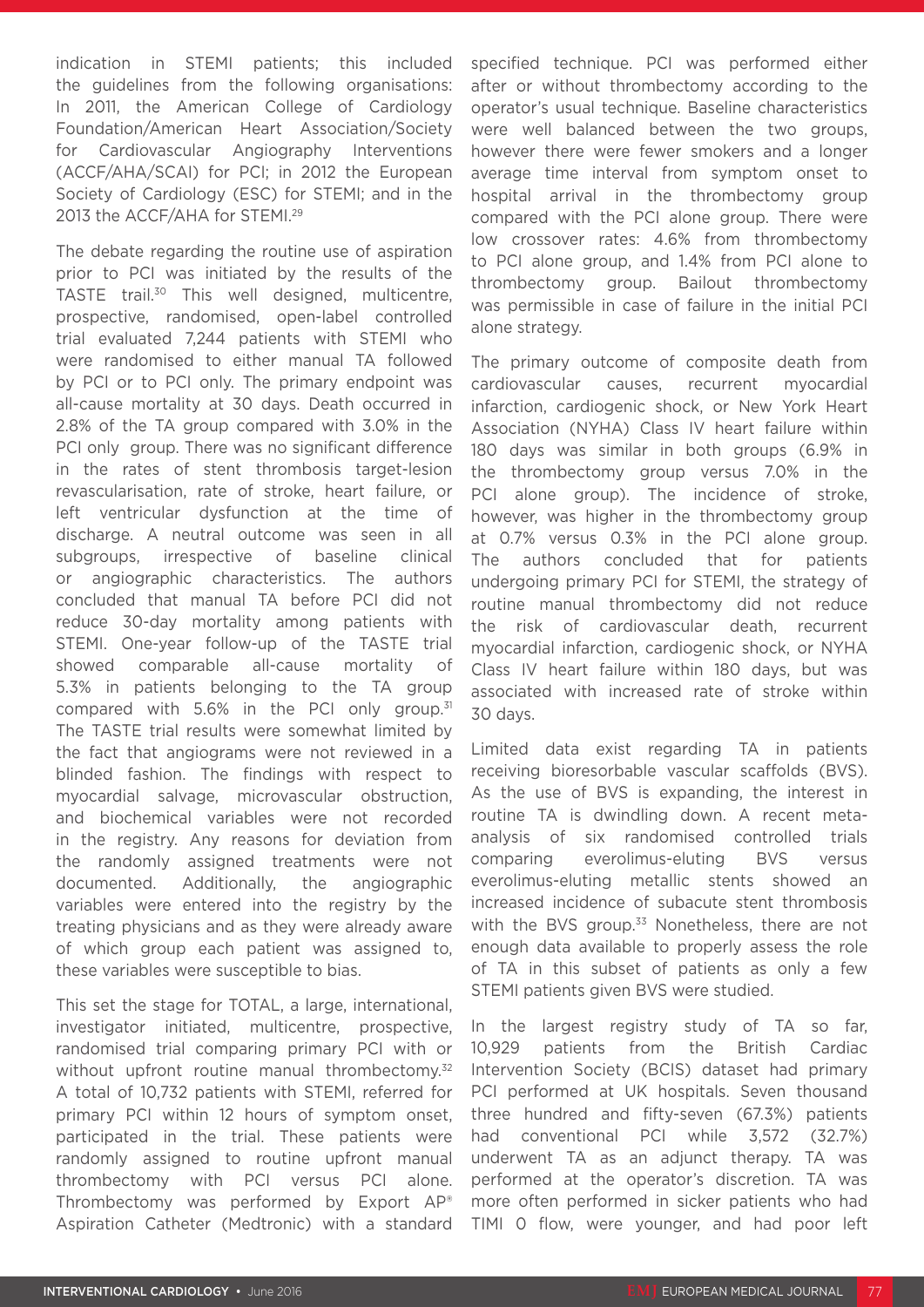ventricular function. There were fewer in-hospital MACE in the TA group (4.4% versus 5.5%), however there was no difference in the incidence of MACE at 3-year follow-up. This signifies that even in selected patients TA is not advantageous.<sup>34</sup>

In a recent meta-analysis of 17 trials, which included 20,969 patients, aspiration thrombectomy failed to show improved clinical outcomes compared to conventional PCI. There was no significant reduction in the risk of mortality. re-infarction, or stent thrombosis. Aspiration thrombectomy was, however, associated with a non-significant increase in risk of stroke.<sup>35</sup> TA may not be as benign as initially comprehended; complications such as systemic embolisation and a trend towards an increased risk of stroke were also reported with the use of TA devices in other studies.<sup>36,37</sup> Data reported from Sweden found higher mortality among patients who had TA before PCI compared to PCI alone.<sup>38</sup>

## THE ROLE OF THROMBUS ASPIRATION IN SUBACUTE ST-SEGMENT ELEVATION MYOCARDIAL INFARCTION AND NON-ST-SEGMENT ELEVATION MYOCARDIAL INFARCTION PATIENTS

Similarly, in contrast to earlier reports, a recent randomised trial evaluated thrombectomy in subacute STEMI patients. These patients presented between 12 and 48 hours after symptom onset. They underwent cardiac magnetic resonance imaging for assessment of reperfusion success. The study concluded that the routine use of TA in such patients does not have any benefit in angiographic and clinical endpoints.<sup>39</sup>

TA is ineffective and infrequently used in Non-STEMI (NSTEMI) patients. This may be due to a smaller thrombotic burden and delayed time to PCI compared with STEMI patients. Additionally, NSTEMI patients have a more organised and fibrin-based thrombus.40 Subgroup analysis of the ACUITY trial showed a 2% use of TA in NSTEMI patients.41 In the TATORT-NSTEMI trial, 440 patients with thrombus-containing lesions presenting with NSTEMI were randomised to PCI with aspiration thrombectomy or PCI alone. Adjuvant TA did not improve the TIMI flow or MBG, nor did it reduce the amount of late microvascular obstruction or infarct size. At 6 months there was no significant difference in mortality, target-vessel revascularisation, or

new congestive heart failure benefits between the two groups.42

The most recent focussed update document by the ACCF/AHA/SCAI downgraded routine aspiration thrombectomy to Class III, level of evidence A (no benefit) as a result of the large randomised clinical trials TASTE and TOTAL.<sup>43</sup> Thrombectomy was demoted in the ESC/European Association for Cardio-Thoracic Surgery (EACTS) revascularisation guidelines from Class IIa level of evidence B recommendation to Class IIb level of evidence A recommendation.44

Different trials have shown varying results and many reasons account for this discrepancy. It is clear that not all STEMI patients are alike and not all vessels behave in the same fashion. STEMI resulting from atherosclerotic plaque rupture may behave differently from that of plaque erosion. TA in a calcified lesion will not respond in a similar way to a non-calcified vessel. Ectatic and aneurysmal arteries are prone to reduced TIMI flow, stasis, and large thrombus burden in acute coronary syndromes; TA in this group of patients is not well studied. Clinically, the time from symptom onset to reperfusion, the degree of thrombus burden, and concomitant pharmacotherapy use all impact the final results and success of PCI and TA. Additionally, trial design, patient selection biases, and other limitations of different trials will affect the outcomes of different trials.

The TAPAS trial had several limitations. It was a single-centre experience, randomisation was performed before PCI, and as a consequence some patients did not undergo PCI or receive alternate therapy. This selection bias may have diluted the positive effects of TA. The effect of pre-dilation of a lesion was not evaluated, while the findings of both TASTE and TOTAL apparently leave little or no role for manual TA as a routine adjunct to PCI in STEMI patients. These trials were also not without limitations. Patients with low thrombus burden, who would be less responsive to thrombectomy, were included in the trials. The treating interventionists were aware of the study group assignments and this could have led to management biases, e.g. concomitant use of different types and doses of antiplatelet and anticoagulant agents. Angiograms were not read in a blinded fashion. TA was reserved as bailout in the PCI alone group and so selective use of thrombectomy versus no thrombectomy was not compared. The reason for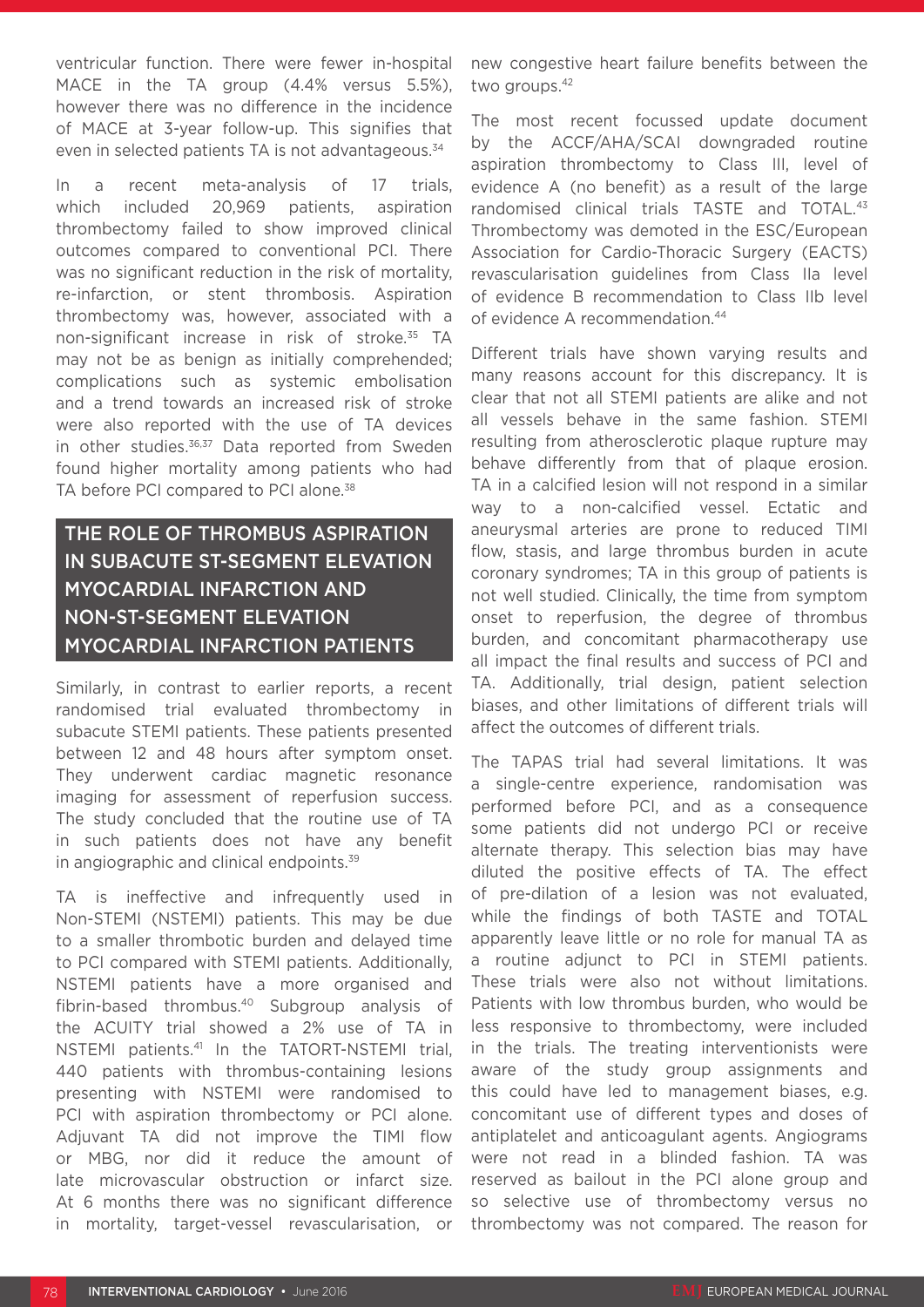deviation from randomly assigned treatment was not documented, and neither trial excluded the possibility of benefit in high-risk patients. On the contrary, the incidence of stroke associated with TA, one of the more important findings of the TOTAL trial, was noted between 30 and 180 days post-procedure. Certainly this cannot be explained by a periprocedural event, raising the possibility of it occurring by chance. Analysis from the SCAAR suggests that similar stroke rates occur in both groups.

Keeping these aspects in consideration, the door to TA may not be closed to all subsets of patients. STEMI patients that might benefit from this easy adjunct to PCI include those with large thrombus burden, especially in ectatic arteries. STEMI resulting from an embolic aetiology should be considered for TA. Additionally, young patients without much atherosclerotic disease and patients with STEMI resulting from plaque erosion may also have a favourable response. TA may also be valuable in retrieving a large, distally-embolised thrombus distal to the plaque rupture site.

#### **CONCLUSION**

Primary PCI, when available, is the most effective method of reperfusing an occluded artery. Distal embolisation of thrombus and plaque fragments during PCI triggers a local inflammatory and vasoconstrictor response causing microvascular obstruction. Failure to restore flow at the microvascular level results in expansion of the necrotic zone and is associated with adverse clinical outcomes. TA is an easy adjunct step to primary PCI, and initial studies demonstrate improved clinical outcomes. Nonetheless, large randomised clinical trials and recent meta-analysis have failed to show any clinical benefit. Thus, currently all major cardiac societies recommend against its routine use in STEMI revascularisation guidelines. Precisely which subgroups of patients may benefit from this technique, and the genuine concerns about its safety and increased risk of stroke, need to be investigated in future studies.

#### REFERENCES

1. Grines CL et al. Coronary angioplasty with or without stent implantation for acute myocardial infarction. Stent Primary Angioplasty in Myocardial Infarction Study Group. N Engl J Med. 1999;341(26):1949-56.

2. Gibson CM et al. Relationship of TIMI myocardial perfusion grade to mortality after administration of thrombolytic drugs. Circulation. 2000;101(2):125-30.

3. Hoffmann R et al. Relation of coronary flow pattern to myocardial blush grade in patients with first acute myocardial infarction. Heart. 2003;89:1147-51.

4. Henriques JP et al. Incidence and clinical significance of distal embolization during primary angioplasty for acute myocardial infarction. Eur Heart J. 2002;23(14):1112-7.

5. Braunwald E. The treatment of acute myocardial infarction: the Past, the Present and the Future. Eur Heart J Acute Cardiovasc Care. 2012;1:9-12.

6. Montalescot G et al. Platelet glycoprotein IIb/IIIa inhibition with coronary stunting for acute myocardial infarction. N Engl J Med. 2001;344(25):1895-903.

7. Morishima I et al. Angiographic no reflow phenomenon as a predictor of adverse long term outcome in patients treated with percutaneous transluminal coronary angioplasty for first acute myocardial infarction. J Am Coll Cardiol. 2000;36(4):1202-9.

8. Turer AT, Hill JA. Pathogenesis of myocardial-ischemia reperfusion injury and rationality for therapy. Am J Cardiol. 2010;106:360-8.

9. Stone GW et al. Comparison of angioplasty with stenting with or without abciximab, in acute myocardial infarction. N Eng J Med. 2002;346:957-66.

10. White CJ et al. Coronary thrombi increase PTCA risk. Angioscopy as a clinical tool. Circulation. 1996;93(2):253-8.

11. Kotani J et al. Plaque gruel of atheromatous coronary lesion may contribute to the no reflow phenomenon in patients with acute coronary syndrome. Circulation. 2002;106:1672-7.

12. Desch S et al. Cardiac magnetic resonance imaging parameters as surrogate endpoints in clinical trials of acute myocardial infarction. Trials. 2011;12:204.

13. Lansky AJ et al. Clinical and angiographic predictors of short and long term ischemic events in acute coronary syndromes. Results from the acute catheterization and urgent intervention triage strategy (ACUITY) trial. Circ Cardiovasc Interv. 2014;3(4):308-16.

14. Bavry AA et al. Role of adjunctive thrombectomy and embolic protection devices in acute myocardial infarction: A comprehensive Meta analysis of randomized trials. Eur Heart J. 2008;

29(24):2989-3001.

15. Vlaar PJ et al. A comparison of 2 thrombus aspiration devices with histopathological analysis of retrieved material in patients presenting with ST segment elevation myocardial infarction. J Am Coll Cardiol Intv. 2008;1(3):258-64.

16. Limbruno U et al. Distal embolization during primary angioplasty: histopathologic features and predictability. Am Heart J. 2005;150(1):102-8.

17. Valente S et al. Thrombus aspiration in elderly STEMI patients: a single center experience. Int J Cardiol. 2013; 168(3):3097-9.

18. Svilass T et al. Thrombus aspiration during primary percutaneous coronary intervention. N Engl J Med. 2008;358: 557-67.

19. Burzotta F et al. Manual thrombus aspiration improves myocardial reperfusion: The randomized Evaluation of the effect of mechanical reduction of distal embolization by thrombus aspiration in primary and rescue angioplasty (REMEDIA) trial. J Am Coll Cardiol. 2005;46(2):371-6.

20. Sardella G et al. Thrombus aspiration during primary percutaneous coronary intervention improves myocardial reperfusion and reduces infarct size: the EXIPRA (thrombectomy with export catheter in infarct related artery